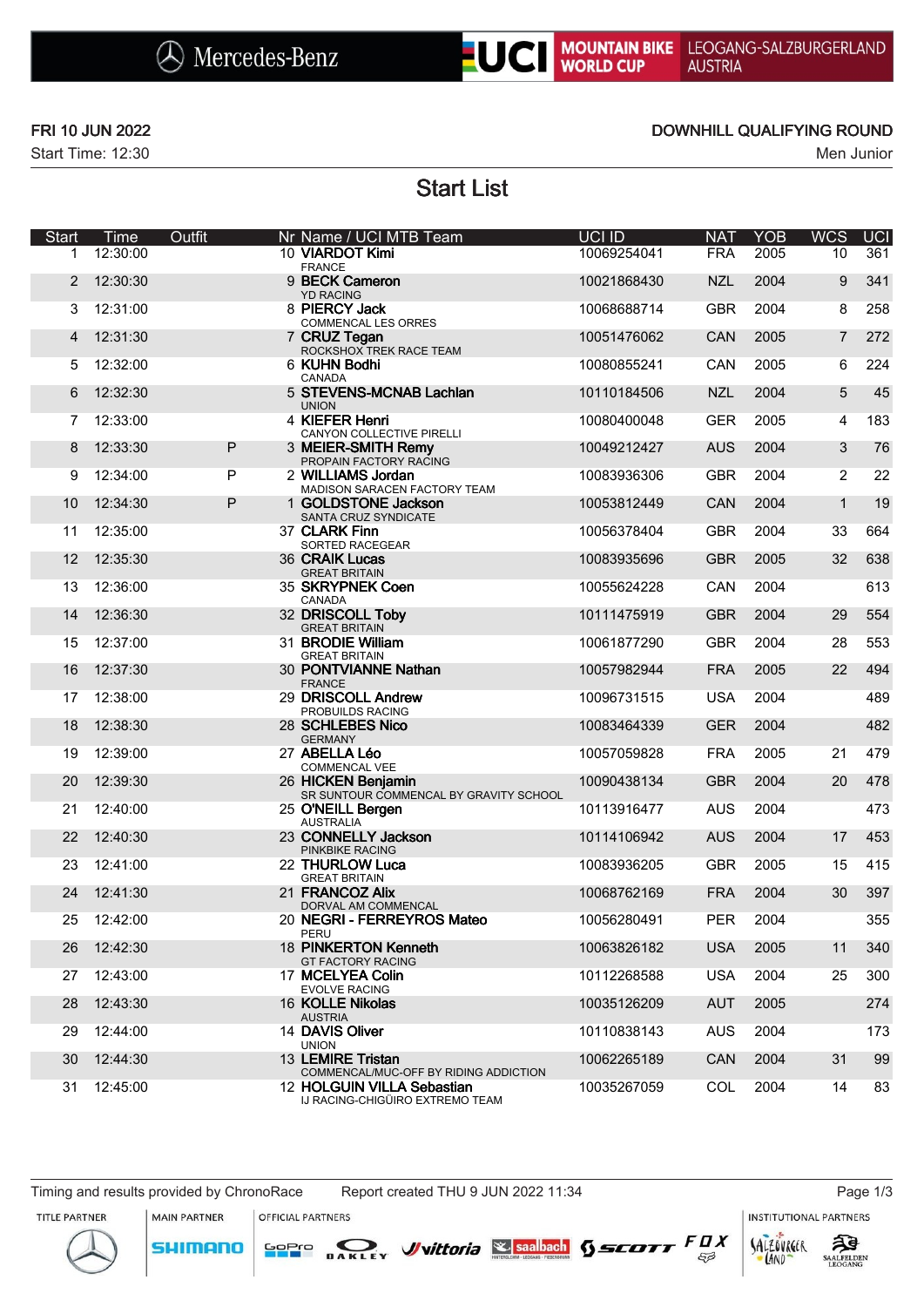

## **UC** MOUNTAIN BIKE **AUSTRIA**

Start Time: 12:30 Men Junior

### FRI 10 JUN 2022 DOWNHILL QUALIFYING ROUND

Start List

| <b>Start</b> | Time     | Outfit | Nr Name / UCI MTB Team                                  | UCI ID      | <b>NAT</b> | <b>YOB</b> | <b>WCS</b> | <b>UCI</b> |
|--------------|----------|--------|---------------------------------------------------------|-------------|------------|------------|------------|------------|
| 32           | 12:45:30 |        | 11 CAPPELLO Davide<br>ROGUE RACING - AFTER SKULL TEAM   | 10032715353 | <b>ITA</b> | 2004       | 13         | 61         |
| 33           | 12:46:00 |        | 38 SAVERY Will<br><b>GREAT BRITAIN</b>                  | 10123123494 | <b>GBR</b> | 2005       |            |            |
| 34           | 12:46:30 |        | 39 RICK Owen<br><b>GREAT BRITAIN</b>                    | 10123116727 | <b>GBR</b> | 2005       |            |            |
| 35           | 12:47:00 |        | 40 DE BRUIN Alex<br><b>SOUTH AFRICA</b>                 | 10125049148 | <b>RSA</b> | 2005       |            |            |
| 36           | 12:47:30 |        | 41 CELESTINA Val<br><b>SLOVENIA</b>                     | 10097180139 | <b>SLO</b> | 2005       |            |            |
| 37           | 12:48:00 |        | 42 GOODWILL Douglas<br>555 RAAW GRAVITY RACING          | 10082199194 | <b>GBR</b> | 2004       |            |            |
| 38           | 12:48:30 |        | 43 ARNOLD Nico<br><b>YD RACING</b>                      | 10091191401 | <b>NZL</b> | 2004       |            |            |
| 39           | 12:49:00 |        | <b>44 WAYMAN Alex</b><br><b>YD RACING</b>               | 10109819138 | <b>NZL</b> | 2004       |            |            |
| 40           | 12:49:30 |        | 45 WIFFIN Carter<br><b>YD RACING</b>                    | 10122963850 | <b>NZL</b> | 2004       |            |            |
| 41           | 12:50:00 |        | <b>46 KAUPPINEN Samu</b><br><b>FINLAND</b>              | 10062031177 | <b>FIN</b> | 2005       |            |            |
| 42           | 12:50:30 |        | 47 BINET Tom<br><b>FRANCE</b>                           | 10067486823 | <b>FRA</b> | 2004       |            |            |
| 43           | 12:51:00 |        | <b>48 PERFILLON Arthur</b><br><b>FRANCE</b>             | 10056835213 | <b>FRA</b> | 2005       |            |            |
| 44           | 12:51:30 |        | 49 TUNSVED Walle<br><b>SWEDEN</b>                       | 10022611690 | <b>SWE</b> | 2005       |            |            |
| 45           | 12:52:00 |        | 50 SCHULTE Jesse<br><b>GERMANY</b>                      | 10036222511 | <b>GER</b> | 2005       |            |            |
| 46           | 12:52:30 |        | 51 ZSCHIPPIG Tom<br><b>GERMANY</b>                      | 10092562434 | <b>GER</b> | 2004       |            |            |
| 47           | 12:53:00 |        | 52 BALDWIN Mario<br><b>AUSTRALIA</b>                    | 10113903040 | <b>AUS</b> | 2004       |            |            |
| 48           | 12:53:30 |        | 53 JALLADEAU Baptiste<br>LES ARCS MOUNTAINBIKE TEAM     | 10090273335 | <b>FRA</b> | 2005       |            |            |
| 49           | 12:54:00 |        | 55 KELLER Dario<br>SWITZERLAND                          | 10071403296 | SUI        | 2004       |            |            |
| 50           | 12:54:30 |        | 56 RIAT Tobias<br>SWITZERLAND                           | 10034782766 | <b>SUI</b> | 2004       |            |            |
| 51           | 12:55:00 |        | 57 HAUGOM Emil<br><b>NORWAY</b>                         | 10020161533 | <b>NOR</b> | 2004       |            |            |
| 52           | 12:55:30 |        | 58 OLLIER Thomas<br><b>FRANCE</b>                       | 10069190383 | <b>FRA</b> | 2004       |            |            |
| 53           | 12:56:00 |        | 59 MOYON Bastien<br><b>FRANCE</b>                       | 10083147471 | <b>FRA</b> | 2004       |            |            |
| 54           | 12:56:30 |        | 60 TICHÝ Filip<br><b>OSMOS GRAVITY TEAM</b>             | 10046038103 | <b>SVK</b> | 2005       |            |            |
| 55           | 12:57:00 |        | 61 MEDCALF Evan<br><b>EVOLVE RACING</b>                 | 10117081004 | <b>USA</b> | 2005       |            |            |
| 56           | 12:57:30 |        | 62 PATE Alden<br>NW GRAVITY COLLECTIVE                  | 10092538586 | <b>USA</b> | 2004       |            |            |
| 57           | 12:58:00 |        | 63 AUGUSTSSON Daniel<br><b>SWEDEN</b>                   | 10092902944 | <b>SWE</b> | 2004       |            |            |
| 58           | 12:58:30 |        | 64 DALVET Florent<br>DORVAL AM COMMENCAL                | 10075875303 | <b>FRA</b> | 2004       |            |            |
| 59           | 12:59:00 |        | 65 GAZZOLA Guglielmo<br>ROGUE RACING - AFTER SKULL TEAM | 10052951573 | <b>ITA</b> | 2004       |            |            |
| 60           | 12:59:30 |        | 66 BONANOMI Andrea<br>ROGUE RACING - AFTER SKULL TEAM   | 10032248541 | <b>ITA</b> | 2005       |            |            |
| 61           | 13:00:00 |        | 67 VENTURI Patrick<br>ROGUE RACING - AFTER SKULL TEAM   | 10030890541 | <b>ITA</b> | 2005       |            |            |
| 62           | 13:00:30 |        | 68 GAWLAK - SOCKA Kacper<br><b>POLAND</b>               | 10117591464 | <b>POL</b> | 2004       |            |            |

Timing and results provided by ChronoRace Report created THU 9 JUN 2022 11:34 Page 2/3

**MAIN PARTNER** 

**SHIMANO** 

**INSTITUTIONAL PARTNERS** 

拜

**SAALFELDEN** 

SALZOVREER

LAND

TITLE PARTNER



OFFICIAL PARTNERS